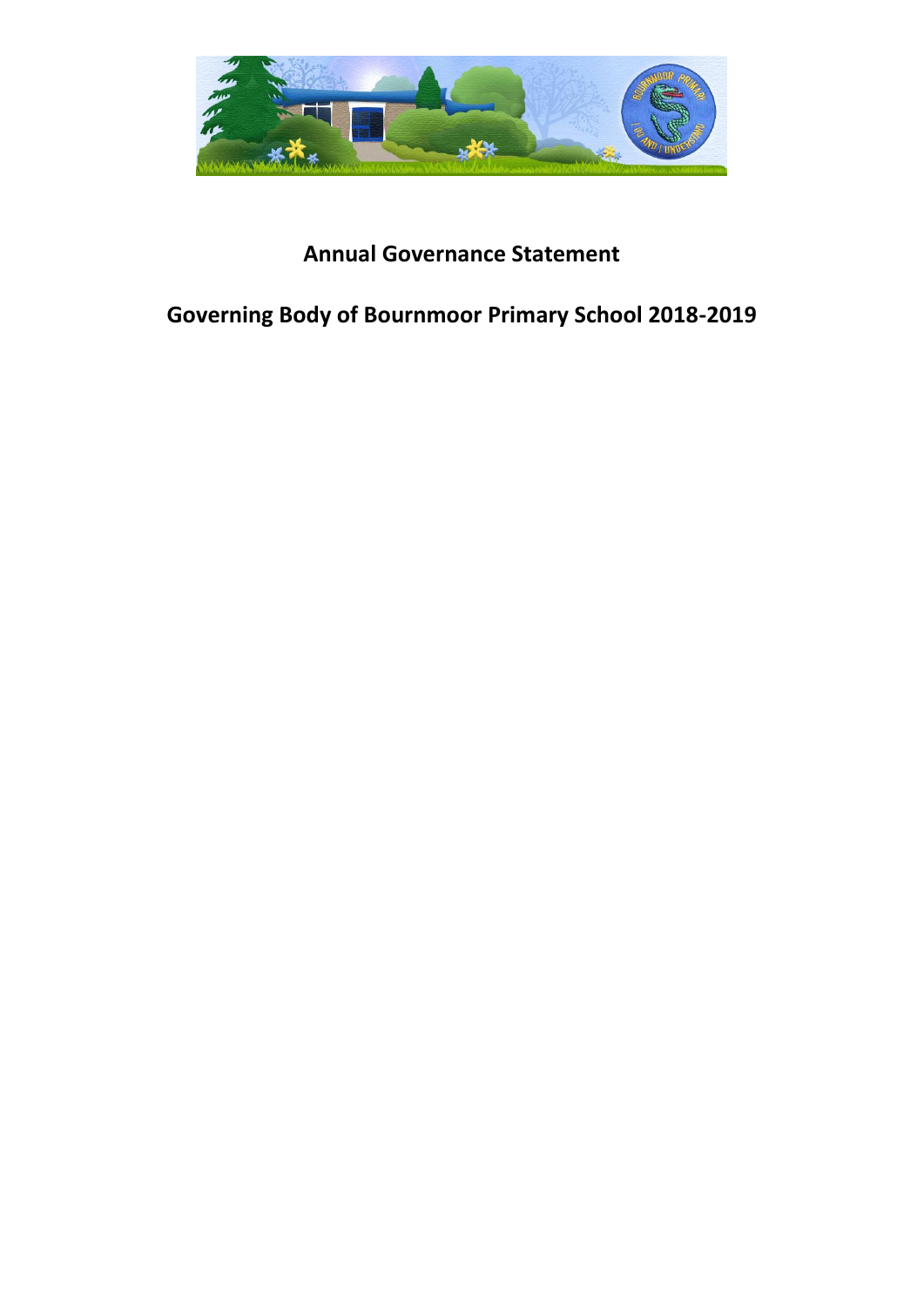#### **School Vision and Aims**

We provide a friendly, caring environment for our pupils and have high expectations of behaviour and standards. We value each child and, through careful assessment of their knowledge, skills and abilities, strive to help them achieve their personal best. The aims of our school help us support each pupil to succeed and reach their full potential. We have worked together to achieve the Primary Science Quality Mark at Gold level in 2016 showing our commitment to raising standards and giving children excellent opportunities and are re-applying for it again this year. In addition our former Deputy Headteacher won the national Enthuse award for significant contribution to the teaching and development of Science, Technology, Engineering and Maths in our school. Our new Deputy Headteacher has continued to build on this and has significantly developed STEM opportunities for pupils. We strive to provide pupils with teaching and learning which ensures they are fully equipped for life in modern Britain.

# **Our Aims:**

- To present a stimulating balanced curriculum which satisfies the needs and requirements of the National Curriculum;
- To help pupils discover the joy of learning, develop lively enquiring minds, the ability to ask questions and reason rationally to apply themselves to tasks and physical skills;
- To help pupils acquire knowledge and skills relevant to adult life;
- To help pupils understand the world in which they live and the inter-dependence of individuals, groups and nations;
- To help pupils appreciate human achievement and aspirations;
- To instil a respect for religious and moral values and a tolerance for other people and their opinions, other races, religions and ways of life.

## **As the Governing Body of Bournmoor Primary School we have a strong focus on our core strategic functions. Our Aims:**

- To ensure clarity of vision, ethos and strategic direction
- To hold the headteacher to account for the educational performance of the school and its pupils as well as the performance management of staff
- To ensure we aim to get the very best attainment and progress for each child, having due regard for equality of opportunity
- To ensure we effectively oversee the financial performance of school, ensuring best practice and value for money

# **Governance Arrangements**

We hold termly Governing Body meetings which are well attended. Committee meetings are also held termly. Governors hold key positions in the effective running of the school.

# **Our Structure:**

- Headteacher: Mrs Laura Snowdon
- Chair of Governors: Mrs Tracy Bell
- Vice Chair of Governors: Mrs Karin Laybourne

#### **Appeals:**

- Miss M King
- Mrs K Laybourne
- Dr M Leddra

#### **Curriculum and Standards:**

- Mrs K Laybourne
- Miss M King
- Mrs L A Snowdon
- Mrs L Carr

#### **Finance and Buildings:**

- Mrs T A Bell
- Mrs D Kershaw
- Mrs K Laybourne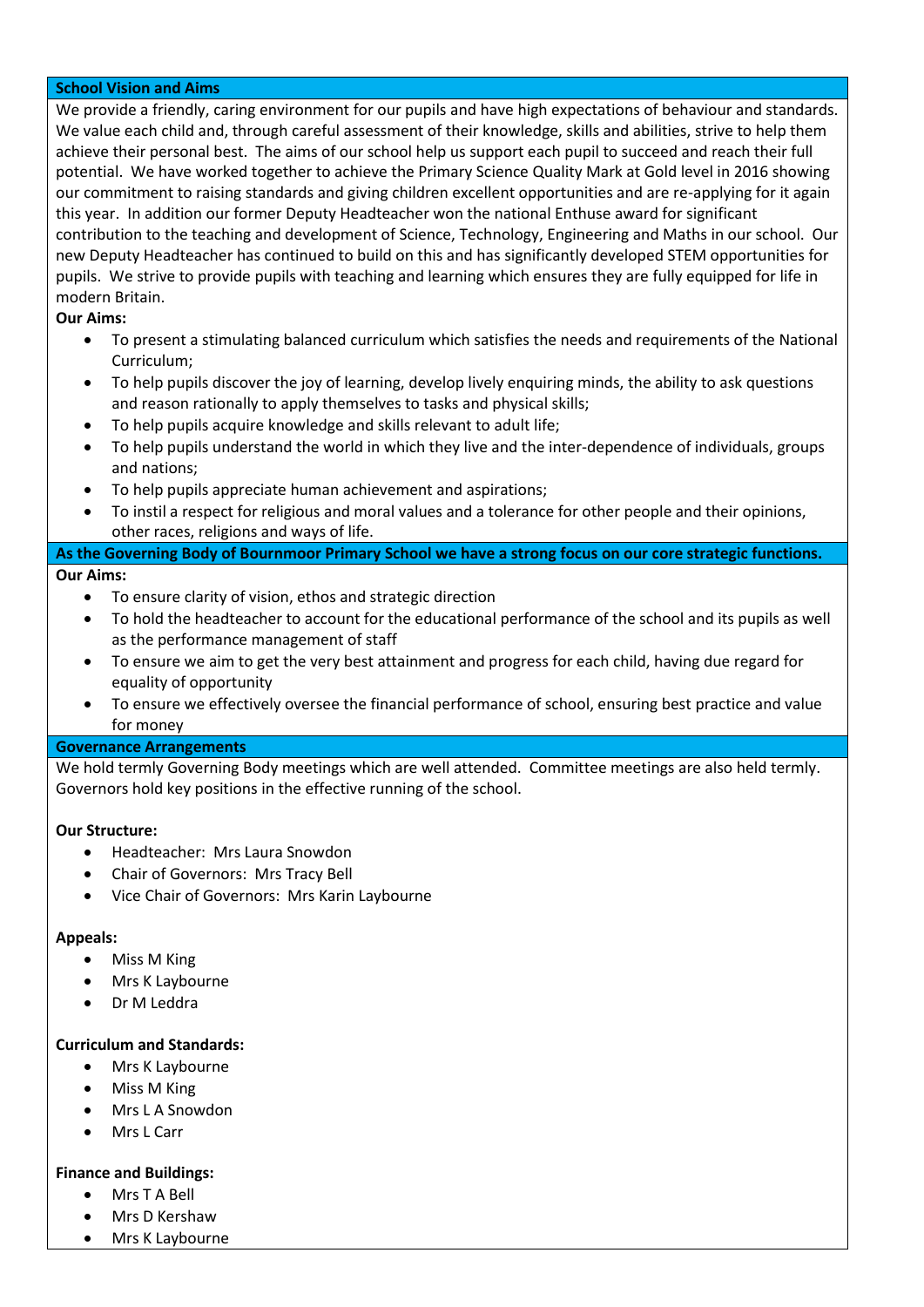Dr M Leddra

## **First/Pay Review**

- Mrs T A Bell
- Mrs L Carr
- Mr C Gowland
- Cllr A Willis

## **Performance Management:**

- Mrs T A Bell
- Dr M Leddra
- Cllr Willis

## **Personnel:**

- Mrs T Bell
- Mr C Gowland
- Miss M King
- Mrs L A Snowdon

## **Key Issues Faced and Addressed by the Governing Body in 2017 to 2018**

**Target 1**: Middle leaders to provide staff training to share their expertise and engage with outside agencies to further opportunities for pupils and provide written/verbal guidance for staff.

**Target 2**: In maths focus on children being able to answer more complex multiple choice style questions (ensuring home/school links are strengthened through sharing of Key Maths).

**Target 3:** In writing a key focus will be on children punctuating their answers correctly and providing challenge to develop sentence development.

**Target 4**: In reading a focus will be on inference style questions and pupil's ability to find multiple information from the text (including at greater pace).

**Target 5**: Focus on the social, emotional, mental health aspect of SEND children and ensure staff receive training in effective provision.

**Target 6**: Develop pupil's interpersonal skills through a range of opportunities in the curriculum.

**Target 7:** Continue to build on our STEM opportunities with a key focus on developing engineering opportunities across the school.

**Target 1:** To develop the strategic ability of the Deputy Headteacher, she took part in the deputy head teacher visits scheme which focused on learning key Deputy/Headteacher roles from a range of different schools such as: how the School Improvement Plan and SEF are designed, reviewed and evaluated financial processes and insights into budget planning and to learn about to about marketing, Ofsted preparation and community engagement.

To develop our maths teaching further the Maths Co-ordinator discussed the ways maths is planned and taught in colleague's school (PSTT cluster) i.e. about the way they plan, assess, administer tests etc). She then planned and delivered specific maths staff training i.e. an update session, EY maths, reasoning, assessment and planning. All staff were trained on the use of the White Rose Maths planning when it was implemented by the Maths Coordinator. To evaluate this the Maths Lead conducted a maths learning walk with the Headteacher in Autumn term 2017 looking for the impact of the maths training and evaluated against evidence to plan next steps.

Mrs Kershaw (Literacy Lead) has been building links with other schools e.g. visits to Broadway Juniors. She has ensured governors are updated through projects such as creating the Governor Training File.

Our 4 Early Years staff visited other nurseries as part of their own CPD and worked with staff to look at how the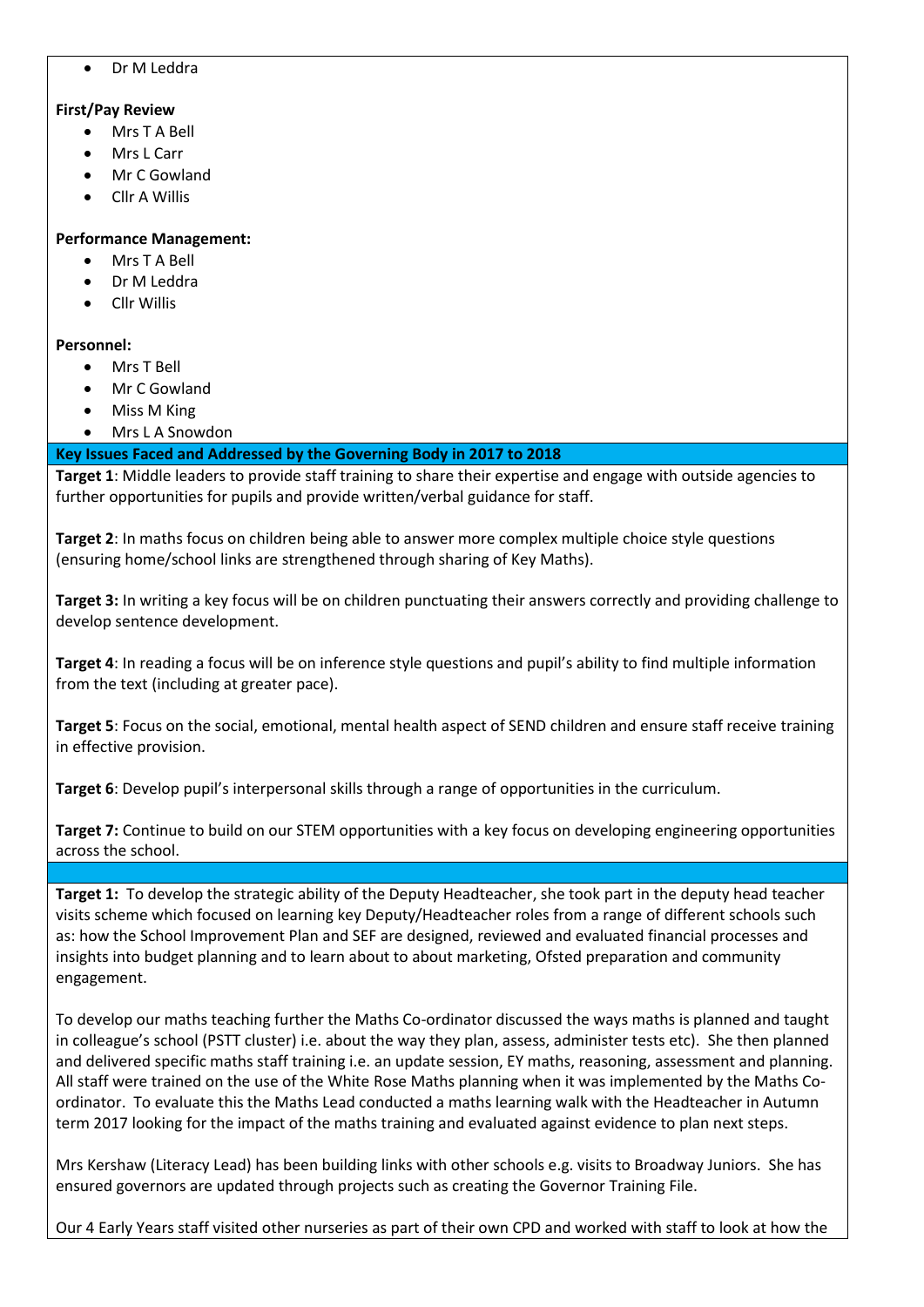provision is set up to offer quality provision and challenge: Lumley Nursery and Infant School (Outstanding) and The Grove Primary School (Good). The Early Years Lead attended a cluster meeting at EDC in Summer term to build links with other schools.

The new SENCO has attended the 'New to SENCO role' course provided by Durham Local Authority SEND and inclusion service for her own professional development. She has attended 'Preparing SENCOs for Inspection' course provided by the Durham Schools Alliance, delivered by a Headteacher/Ofsted inspector). She attended the Mental Health and Resilience in Schools Conference and also provided this CPD opportunity to our teaching assistant (responsible for SEND interventions within the school). She attends SENCO network meetings termly.

**Target 2**: CPD in September 2017 was used by the Deputy Headteacher to deliver a maths update with information from the Maths Annual Conference. She introduced the new planning structure which built a range of skills and assessment across the week. To develop this further, staff meeting training covered assessment, EY maths and reasoning. To develop home/school links the Deputy Headteacher planned and delivered a parents maths workshop with the support of all teaching staff (who wrote and presented their own input for their academic year group). Key Maths homework was sent home weekly for all year groups. This continued for Year 6 until spring term, when SATS booklets were sent to consolidate learning.

The new maths planning was followed to ensure weekly problem solving lessons were being taught, as well as incorporating 2 and 3 steps problems every lesson i.e. fluency lessons with a 2 to 3 step problem. Additionally in Year 2 and Year 6, pupils received weekly SATS questions based on the topic and weekly mental arithmetic practice. Testbase software questions and teacher generated assessments were used with the school's new approach to long term Maths planning. Periodic times table testing, SATS style questions and word problems were used throughout the week, focusing on developing core Maths skills whilst maintaining additional development of logical reasoning. To promote home/school learning our teaching assistant created a new dedicated Mathletics display in the refurbished school library to ensure that there was a clear visual reminder of the usefulness and importance of Mathletics.

**Target 3:** Our Literacy Co-ordinator delivered CPD to update staff about the most effective ways to use the literacy planning and teaching strategies in school. These sessions also included a specific focus on GPS in school and how GPS is assessed at the end of Key Stage One and Two. She provided staff with feedback after moderation of their books, which in turn, informed the content of further staff meetings. One staff meeting included the introduction of the "Think Pink" strategy as part of the school's marking policy. This method allowed staff to highlight various GPS errors in book, so pupils could easily identify what needed to be corrected. This was first trialled in the Literacy Co-ordinator's class and showed improvement in the understanding of GPS. Pupils showed a greater understanding of GPS and could easily see what errors had been made. Staff were fully briefed about the expectations, procedures and methods to increase standards and progression in English. There was a focus on the continuous use of evidence stamp and success criteria (as per marking policy) to show increased of punctuation used in writing and books (in all subjects) were marked using the "Think Pink" strategy to allow pupils to easily identify GPS errors in all subjects.

**Target 4:** Staff have focused on how reading sessions have been structured to get the maximum benefit from all reading opportunities. For example, small group sizes during reading comprehension sessions with a focus on teaching support in emerging groups with teacher focus on stretch and challenge of secure and MAT children. The weekly comprehension sessions resulted in increased word reading and comprehension skills such as inference, prediction and retrieval and pupils could justify their answers with evidence. The teaching assistants work skilfully, under the direction of the teacher, to hold regular sessions of 'Guided Reading' with children of all abilities. Questioning during these sessions was founded upon inference, adapted to the level of the group. Weekly and monthly test data indicated that pupils were improving in Reading and GPS. For example in Year 6 pre-SAT data showed that 80% of children were on target and at ARE for reading with 20% above their targets in Year 6. However actual test results were below this but our teaching assessment data reflects the hard work the pupils put in across the year and the progress they made.

**Target 5**: The new SENCO arranged a staff meeting in which the SEND advisory teacher for Durham Local Authority provided CPD to staff on the role of SENCO and their roles in SEND processes in school. She has attended SENCO network meetings termly. The SENCO has attended the Mental Health and Resilience in Schools Conference and also provided this CPD opportunity to the teaching assistant responsible for SEND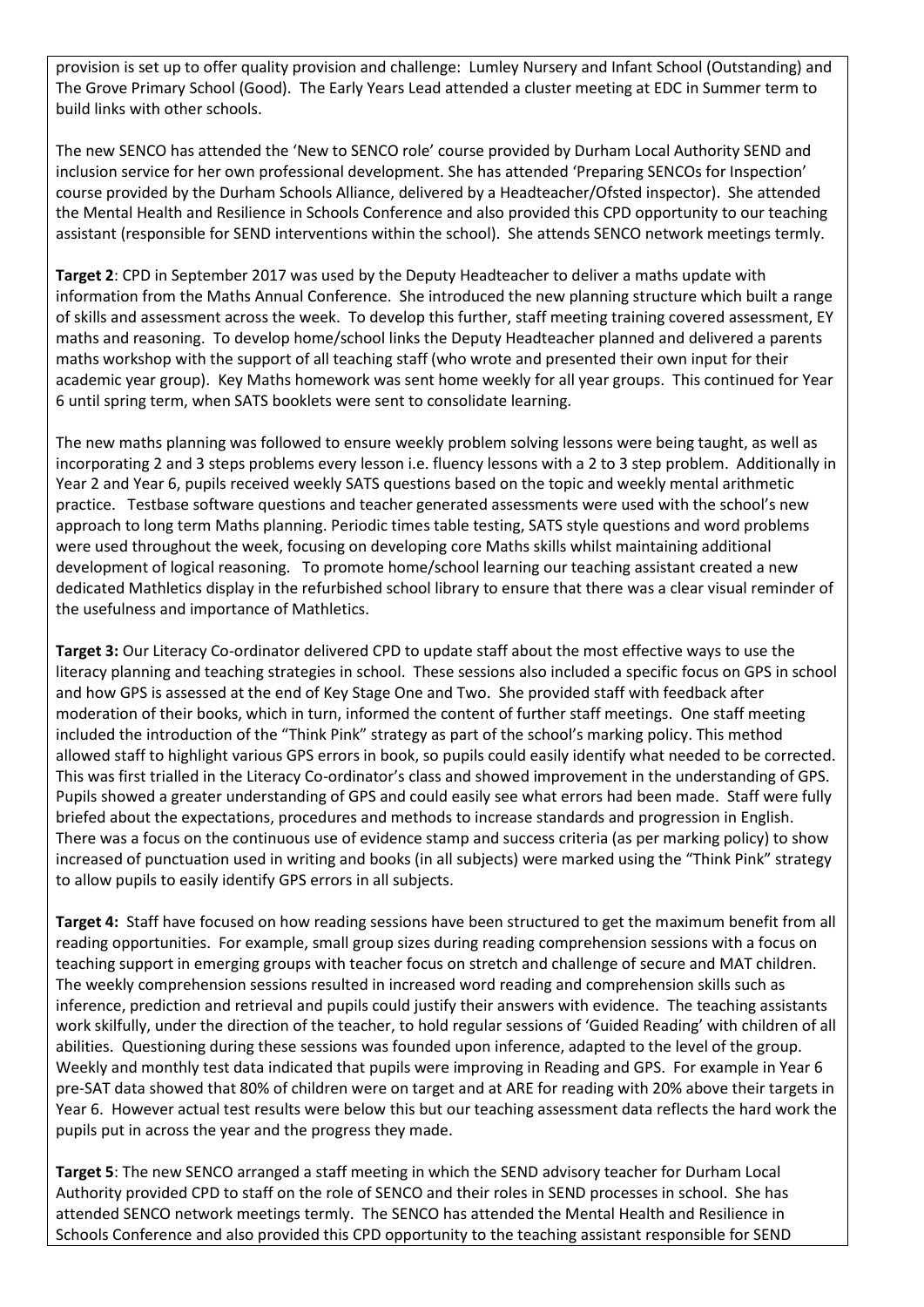interventions within the school.

The SENCO made staff and children aware of Child Mental Health Week by showing them a video made by the Anna Freud centre. She reminded staff of the Durham Families Information Service Website and the Local Offer provided by County Durham for families to access support. In addition to this she allocated interventions to support pupils with SEMH including Relax Kids, Talkabout for Kids, Mindfulness, etc. To develop this further a teaching assistant completed training with specialist ASD teacher and commenced 'mindfulness' sessions with pupils. Under the direction of the SENCO, the teaching assistant took responsibility for conducting 'Talkabout' sessions with a small group of ASD children and conducted this on a weekly basis. There is a weekly interaction group for identified children for "Relax Kids" through which signs of anxiety or social and emotional problems in the children are assessed and supported. For example, children who need peer relations, have low self-esteem, anxieties, are withdrawn or have behavioural problems. This is shared with the SENCO so SEN plans can be updated. Under the direction of the SENCO, the teaching assistant allows the children opportunity to steer the group as this allows the children to flag up their own needs dove-tailing Relax Kids and the PSHE curriculum comprehensively. During Child Mental Health Week the SENCO ensured children were given a voice so they could make suggestions as to what they would like to see in place in school to support children with any "big feelings" they may have.

To improve the service we offer to our SEND pupils and families, the new SEND notice board ensured SEND had a prominent place in the school and was promoted as an important area for both staff and pupils. The board contained information, advice and support to staff regarding SEND issues.

**Target 6:** There was a focus on developing children's language and communication skills as this has been an area that on-entry to EY shows is well below historically. This was supplemented by the fact we opened our own nursery in September 2017 to offer the local community pre-school learning opportunities. The provision offered a vocabulary rich environment where children were encouraged to develop their communication skills. The Early Years environment offered role play opportunities i.e. the toy shop where children could develop their interpersonal skills. Our nursery and EY provision showed improvements in children's language and communication skills. The parents appreciated the weekly information sheets that were sent home and we found that language development was continuing at home.

Children were encouraged to apply for jobs within the school i.e. the School Sports Crew where they had to match specific criteria to be appointed. At Christmas the STEM co-ordinator offered a Vex stall where children had to complete the challenge. This was managed by children and they developed their skills of working with the public. In addition, each year in SAT week the staff run a SAT Café where children can come in before school and socialise and talk before their tests. We find this useful in developing their social skills and helping to tidy/run the café.

As a school we have developed childrens' ability beyond the primary phase of their curriculum. For example, the Year 4/5 class submitted a winning bid to Newcastle University's Advanced Propulsion Team to win an electric car. As a school we developed a format to apply for the PSQM Gold mark and this successful model was shared with children and used to allow them to submit their bid. Pupil Questionnaires showed that children enjoyed coming into school and expressed how many opportunities they were given. The development of STEM in our school has been significant and successful. Through working with local businesses such as Nissan, children have had greater understanding of the need for good communication to get the job done. When pupils from Year 4 and 5 were interviewed by the local press last year about their electric car, they were eloquent and showed depth of knowledge about the project.

The SEN children showed improvement in their communication and language use and this was evident in lesson observations, talking to pupils and in their book scrutiny. Behaviour logs showed children are learning to express themselves more clearly, learning to walk away and talk to staff rather than reacting and can talk openly to the Headteacher about concerns and support they need.

**Target 7:** Working closely with Science and Maths co-ordinator a continued focus on developing external links has been maintained across the year. Park View VEX sessions and developing links with Nissan, Komatsu and the Foundation of Light were all included in an action plan to continue the school's already strong STEM links. The school has already benefited from attending "The Big Bang" which provided useful links with local business that